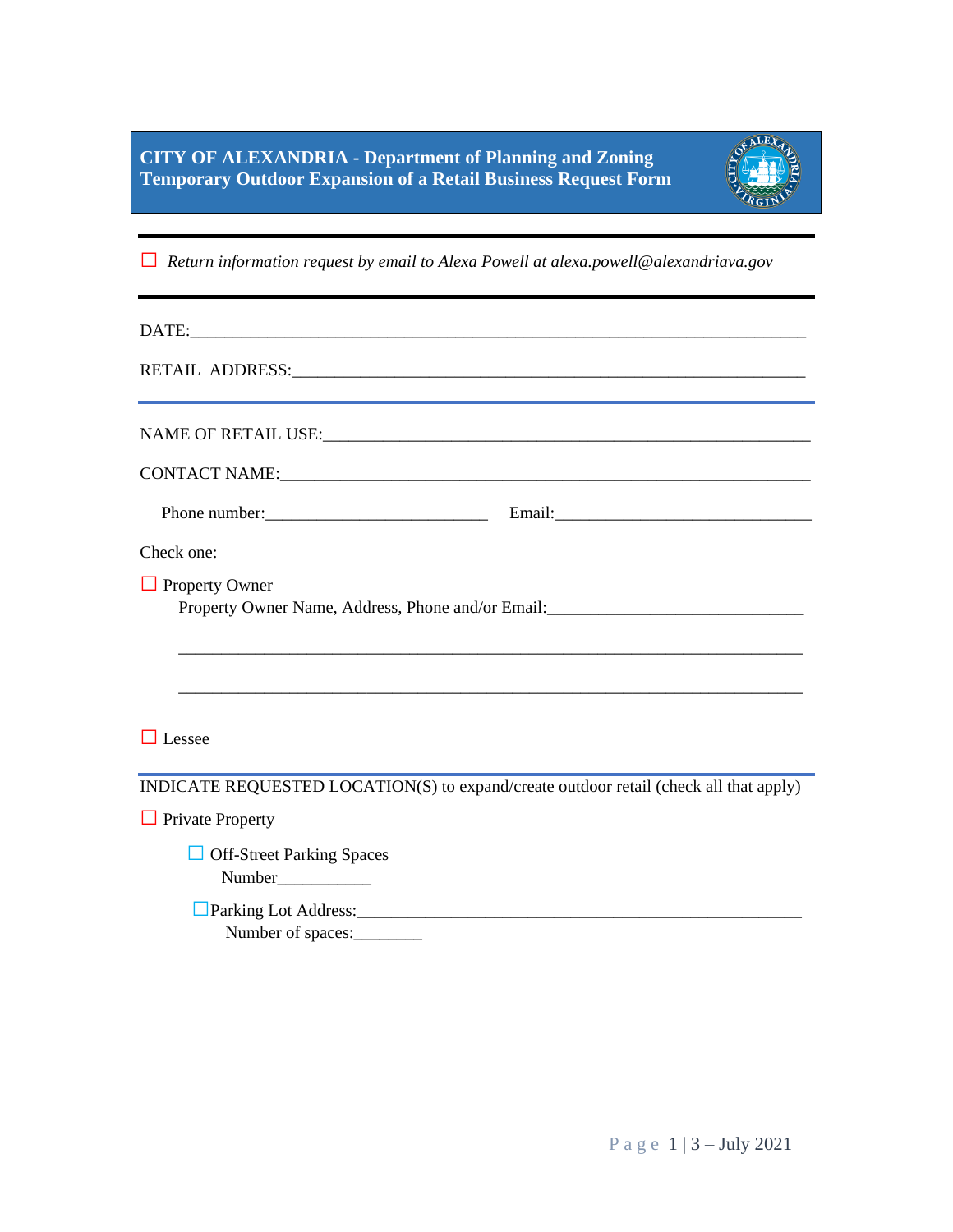$\Box$  Public Property – right of way

□ On-street Parking Spaces (when not individually marked, a parking space is considered to be 20' long.) Number\_\_\_\_\_\_\_\_\_\_\_ *(preferably located directly in front of the business)*

**□**Sidewalk

## **REQUIRED ACKNOWLEDGEMENTS:**

**□**<sup>I</sup> have notified adjacent businesses, residents and neighborhood civic associations

□ For use of a private parking lot shared with other businesses, I have coordinated my retail use of parking spaces with their business and parking needs

# **REQUIRED ATTACHMENTS:**

**□** Email authorization from property owner for outdoor retail expansion

□ Photographs of area proposed for outdoor retail use

□ If the proposed outdoor retail would occupy parking spaces other than those directly in front of the applicant's business, letters of support from the fronting businesses, residents, and property owners are required. A letter of support is required from second-story businesses and residents whose property is directly in front of the proposed outdoor retail.

**□** Certificate of Liability Insurance

- □ For public sidewalks, certificates of liability insurance covering outdoor operations with City of Alexandria as additional insured with minimum \$1,000,000 coverage
- **□** For on-street parking spaces, commercial general liability insurance of \$1,000,000

each occurrence with \$2,000,000 general aggregate covering all premises and operations and including bodily injury, property damage, personal injury, completed operations, contractual liability, independent contractors and products liability with City of Alexandria as additional insured

**□** Rough-sketched site plan indicating proposed expansion area. Include the following information on the plan:

### **□For all locations**

**□** Retail name and address. Show retail location in relation to requested outdoor retail area

**□**Square footage calculation of outdoor retail area